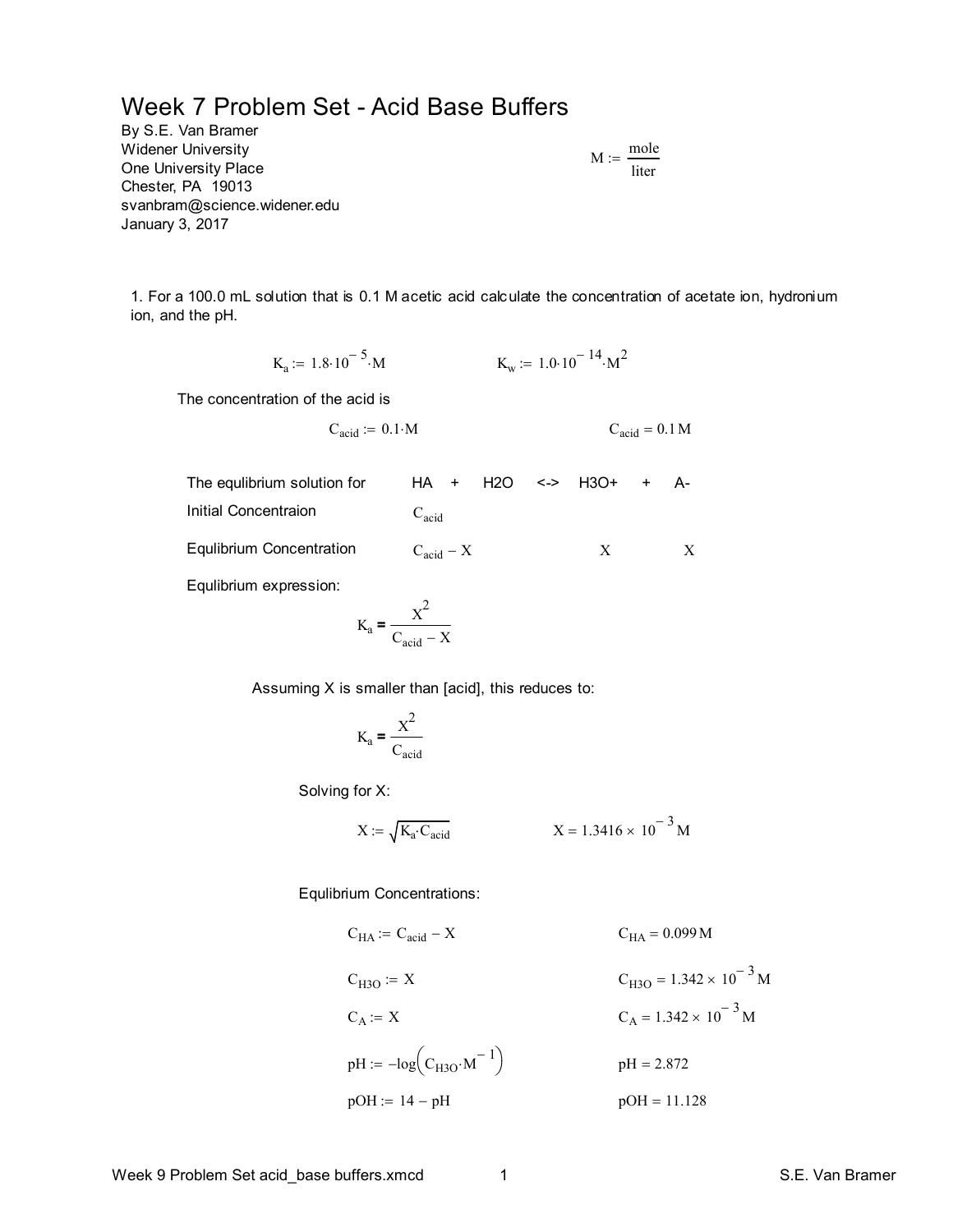2. For a 100.0 mL solution that is 0.1 M acetic acid and 0.1 M in sodium acetate calculate the concentration of acetate ion, hydronium ion, and the pH.

Acetic acid is a weak acid so it is in an equlibrium:

$$
CH_3COOH + H_2O \leq -> CH_3COO^{1-} + H_3O^{1+}
$$

Sodium acetate is a salt, so when placed in water it will dissociate. This reaction goes to completion:

$$
NaCH3COO \rightarrow Na1+ + CH3COO1-
$$

Since the dissociation of the salt, goes to completion, start by dealing with that reaction.

|         | NaCH <sub>3</sub> COO | $Na1+$<br>--> | CH <sub>3</sub> COO <sup>1</sup><br>$\ddot{}$ |  |
|---------|-----------------------|---------------|-----------------------------------------------|--|
| Initial | $0.1 \cdot M$         | $0 \cdot M$   | $0 \cdot M$                                   |  |
| Change  | $-0.1\,$ M            | $+0.1$ M      | $\mathbf{I} + 0.1 \cdot \mathbf{M}$           |  |
| Final   | $0 \cdot M$           | $0.1 \cdot M$ | $0.1\text{·M}$                                |  |

Now, look at the equlibrium expression for acetic acid.

|         | $CH3COOH$ + $H2O$ |  | —> | $CH3COO1-$       | $+$              | $H_3O^{1+}$ |
|---------|-------------------|--|----|------------------|------------------|-------------|
| Initial | $0.1\text{·M}$    |  |    | $0.1 \cdot M$    | $0 \cdot M$      |             |
| Change  | $-X$              |  |    | $\mathbf{I} + X$ | $\mathbf{I} + X$ |             |
| Final   | $0.1 - X$         |  |    | $0.1 + X$        |                  |             |

To solve for X, we need to look at the equlibrium expression:

$$
K_{a} = \frac{C_{CH3COO} \cdot C_{H3O}}{C_{CH3COOH}}
$$
  
1.8·10<sup>-5</sup> =  $\frac{(0.1 + X) \cdot (X)}{(0.1 - X)}$   

$$
X = \begin{pmatrix} 1.7993523496892227 \cdot 10^{-5} \\ -10003599352349689223 \end{pmatrix}
$$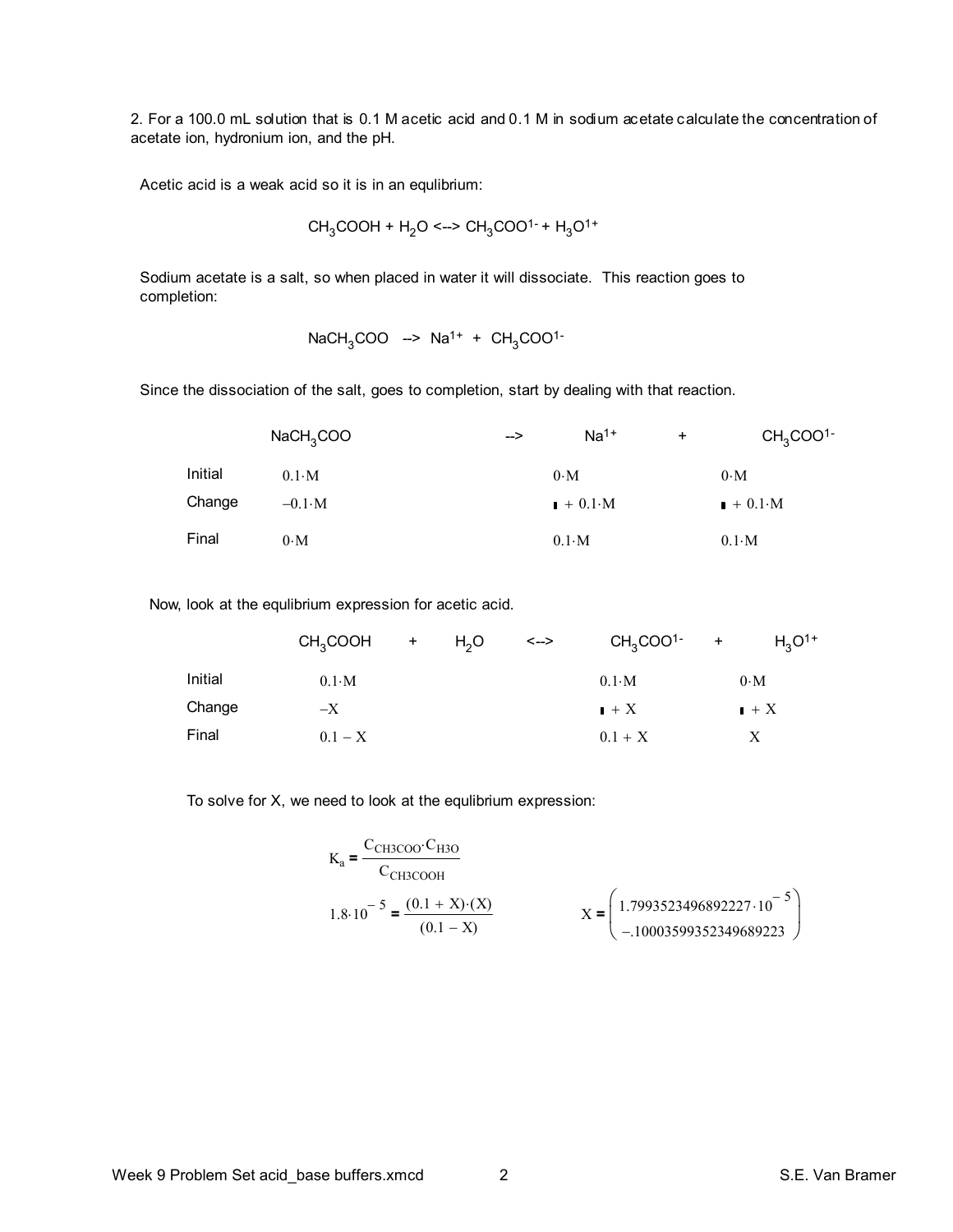Simplifying the expression:

$$
1.8 \cdot 10^{-5} = \frac{(0.1 + X) \cdot (X)}{(0.1 - X)}
$$
  

$$
1.8 \cdot 10^{-5} = \frac{(0.1) \cdot (X)}{(0.1)}
$$
  

$$
X := 1.8 \cdot 10^{-5}
$$
 Essentially the same as the exact solution.

Which gives final concentrations for everything as:

| CH <sub>3</sub> COOH             | $0.1 - X = 0.1$          |                                                |
|----------------------------------|--------------------------|------------------------------------------------|
| CH <sub>3</sub> COO <sup>1</sup> | $0.1 + X = 0.1$          |                                                |
| $H_3O^{1+}$                      | $X = 1.8 \times 10^{-5}$ | Notice this value, it is not a<br>coincidence. |
|                                  | $pH_i = -\log(X)$        | $pH = 4.745$                                   |

Finally, look at  $\mathsf{K}_{_{\mathsf{W}}}$  (Since this is the smallest equlibrium constant):

|         | 2 H <sub>2</sub> O | $\leftarrow$ $\rightarrow$ | $H_3O^{1+}$               | $\ddot{}$        | OH <sup>1</sup> |
|---------|--------------------|----------------------------|---------------------------|------------------|-----------------|
| Initial |                    |                            | $1.8 \cdot 10^{-5}$       |                  |                 |
| Change  |                    |                            | $\mathbf{I} + X$          | $\mathbf{I} + X$ |                 |
| Final   |                    |                            | $1.8 \cdot 10^{-5} + X$ X |                  |                 |

Solve for X using the equlibrium expression:

$$
K_{w} = C_{H3O} \cdot C_{OH}
$$
  
1.0·10<sup>-14</sup> = (1.8·10<sup>-5</sup> + X). (X)  

$$
X = \begin{pmatrix} -1.8000555538409837511 \cdot 10^{-5} \\ 5.555384098375108 \cdot 10^{-10} \end{pmatrix}
$$

Or simplify the expression:

$$
1.0 \cdot 10^{-14} = (1.8 \cdot 10^{-5}) \cdot (X)
$$
  

$$
X := 5.55556 \cdot 10^{-10}
$$
 Which is identical to the exact solution (the meaningful root)

Which gives the final equlibrium concentrations as:

$$
OH1- \tX = 5.556 \times 10-10
$$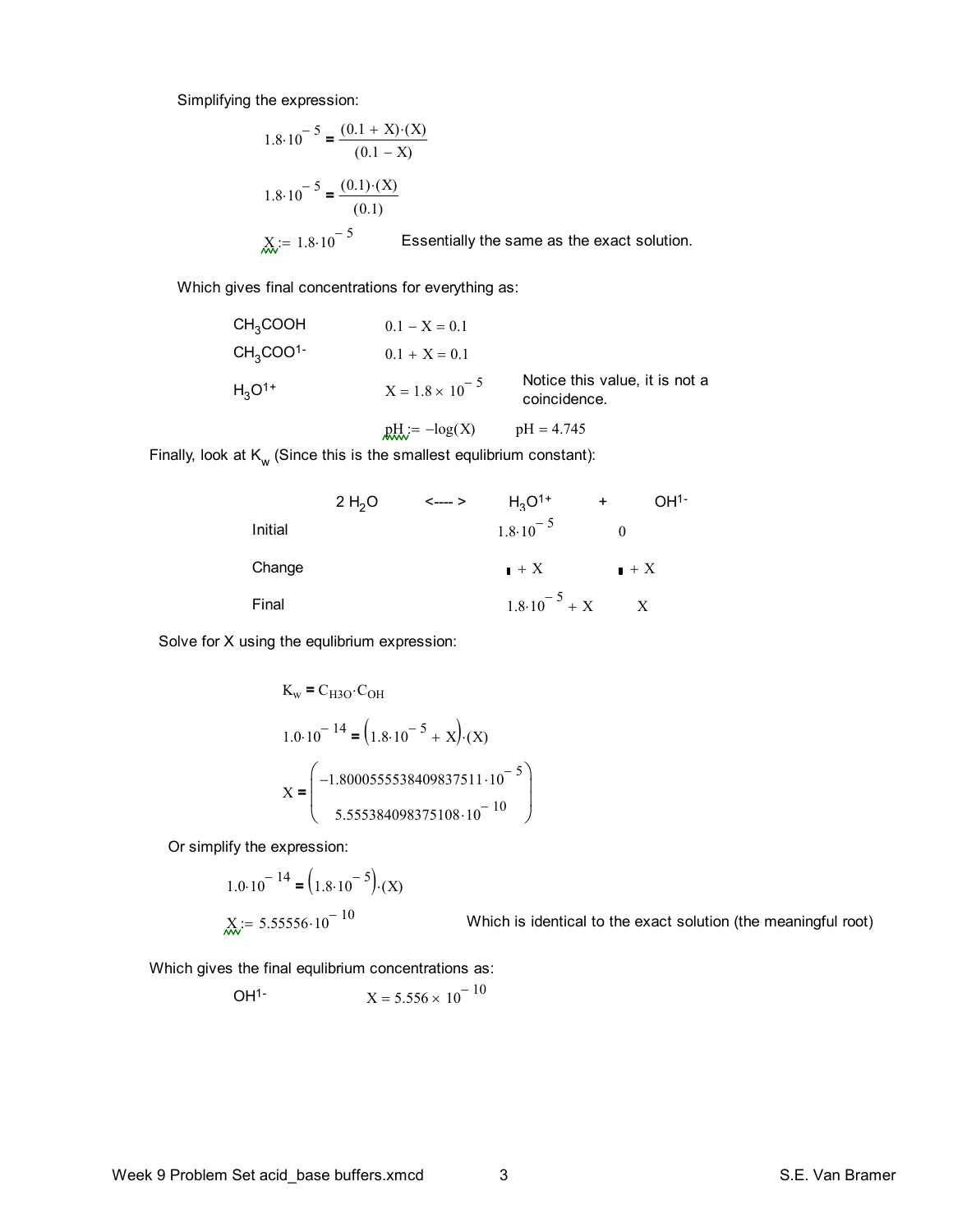3. For a 100.0 mL solution that is 0.1 M acetic acid and 0.05 M in sodium acetate calculate the concentration of acetate ion, hydronium ion, and the pH.

Since the dissociation of the salt, goes to completion, start by dealing with that reaction.

|         | NaCH <sub>3</sub> COO | $Na1+$<br>-->   | $\ddot{}$ | CH <sub>3</sub> COO <sup>1</sup> |
|---------|-----------------------|-----------------|-----------|----------------------------------|
| Initial | $0.05 \text{·M}$      | $0 \cdot M$     |           | $0 \cdot M$                      |
| Change  | $-0.05 \cdot M$       | $+0.05 \cdot M$ |           | $+0.05 \cdot M$                  |
| Final   | $0 \cdot M$           | $0.05 \cdot M$  |           | $0.05 \cdot M$                   |

Now, look at the equlibrium expression for acetic acid.

|         | $CH3COOH$ +   | H <sub>2</sub> O | <--> | $CH3COO1-$       | $+$              | $H_3O^{1+}$ |
|---------|---------------|------------------|------|------------------|------------------|-------------|
| Initial | $0.1 \cdot M$ |                  |      | $0.05 \text{ M}$ | $0 \cdot M$      |             |
| Change  | $-X$          |                  |      | $\mathbf{I} + X$ | $\mathbf{I} + X$ |             |
| Final   | $0.1 - X$     |                  |      | $0.05 + X$       |                  |             |

To solve for X, we need to look at the equlibrium expression:

$$
K_a = \frac{C_{CH3COO} \cdot C_{H3O}}{C_{CH3COOH}}
$$
  
1.8·10<sup>-5</sup> =  $\frac{(0.05 + X) \cdot (X)}{(0.1 - X)}$   

$$
X = \begin{pmatrix} 0.000035961189828184678851 \\ -0.050053961189828184679 \end{pmatrix}
$$

Simplifying the expression:

1.8·10<sup>-5</sup> = 
$$
\frac{(0.05 + X)\cdot(X)}{(0.1 - X)}
$$
  
1.8·10<sup>-5</sup> = 
$$
\frac{(0.05)\cdot(X)}{(0.1)}
$$
  

$$
X := 0.000036
$$
 Essentially the same as the exact solution.

Which gives final concentrations for everything as:

| CH <sub>3</sub> COOH             | $0.1 - X = 0.1$          |
|----------------------------------|--------------------------|
| CH <sub>3</sub> COO <sup>1</sup> | $0.05 + X = 0.05$        |
| $H_3O^{1+}$                      | $X = 3.6 \times 10^{-5}$ |
| $R_{\text{max}} = -\log(X)$      | $pH = 4.444$             |
|                                  |                          |

Finally, look at  $\mathsf{K}_w$  (Since this is the smallest equlibrium constant): Or simplify the expression:

$$
1.0 \cdot 10^{-14} = (3.6 \cdot 10^{-5}) \cdot (X)
$$
  

$$
X = 2.78e-10
$$

Which gives the final equlibrium concentrations as:

$$
OH1- \tX = 2.78 \times 10-10
$$

Week 9 Problem Set acid\_base buffers.xmcd 4 4 S.E. Van Bramer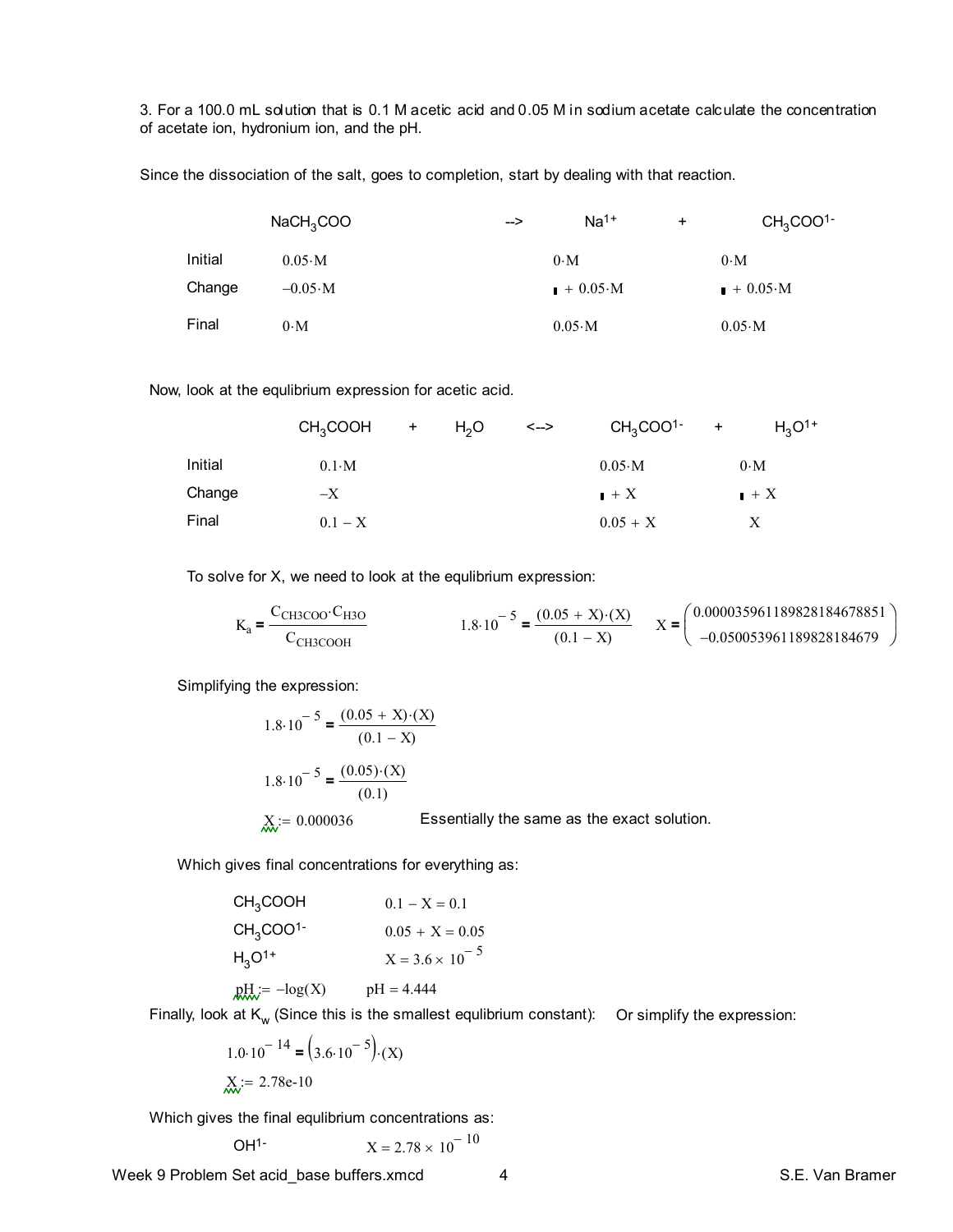4. For a 100.0 mL solution that is 0.1 M acetic acid and 0.15 M in sodium acetate calculate the concentration of acetate ion, hydronium ion, and the pH.

Since the dissociation of the salt, goes to completion, start by dealing with that reaction.

|         | NaCH <sub>3</sub> COO | --> | $Na1+$          | $\ddot{}$ | CH <sub>3</sub> COO <sup>1</sup> |
|---------|-----------------------|-----|-----------------|-----------|----------------------------------|
| Initial | $0.15 \cdot M$        |     | $0 \cdot M$     |           | $0 \cdot M$                      |
| Change  | $-0.15 \cdot M$       |     | $+0.15 \cdot M$ |           | $+0.15 \cdot M$                  |
| Final   | $0 \cdot M$           |     | $0.15 \, M$     |           | $0.15 \, M$                      |

Now, look at the equlibrium expression for acetic acid.

|         | $CH3COOH$ + $H2O$ |  | <--> | $CH3COO1-$                | $+$ | $H_3O^{1+}$      |
|---------|-------------------|--|------|---------------------------|-----|------------------|
| Initial | $0.1\,$ M         |  |      | $0.15 \, M$               |     | $0 \cdot M$      |
| Change  | $-X$              |  |      | $\mathbf{I} + \mathbf{X}$ |     | $\mathbf{I} + X$ |
| Final   | $0.1 - X$         |  |      | $0.15 + X$                |     |                  |

To solve for X, we need to look at the equlibrium expression:

$$
K_a = \frac{C_{CH3COO} \cdot C_{H3O}}{C_{CH3COOH}}
$$
  
1.8·10<sup>-5</sup> =  $\frac{(0.15 + X) \cdot (X)}{(0.1 - X)}$   

$$
X = \begin{pmatrix} 0.000011997600671773524907 \\ -0.15002999760067177352 \end{pmatrix}
$$

Simplifying the expression:

1.8·10<sup>-5</sup> = 
$$
\frac{(0.15 + X) \cdot (X)}{(0.1 - X)}
$$
  
\n1.8·10<sup>-5</sup> =  $\frac{(0.15) \cdot (X)}{(0.1)}$   
\nX := 0.000012 Essentially the same as the exact solution.

Which gives final concentrations for everything as:

| CH <sub>3</sub> COOH             | $0.1 - X = 0.1$          |
|----------------------------------|--------------------------|
| CH <sub>3</sub> COO <sup>1</sup> | $0.15 + X = 0.15$        |
| $H_3O^{1+}$                      | $X = 1.2 \times 10^{-5}$ |
| $R_{\text{max}} = -\log(X)$      | $pH = 4.921$             |

Finally, look at  $\mathsf{K}_\mathsf{w}$  (Since this is the smallest equlibrium constant): Or simplify the expression:

1.0·10<sup>-14</sup> = 
$$
(1.2 \cdot 10^{-5}) \cdot (X)
$$
   
  $\underset{\text{AW}}{X} = 8.33 \cdot 10^{-10}$ 

Which gives the final equlibrium concentrations as:

$$
X = 8.33 \times 10^{-10}
$$

Week 9 Problem Set acid\_base buffers.xmcd 5 5 S.E. Van Bramer